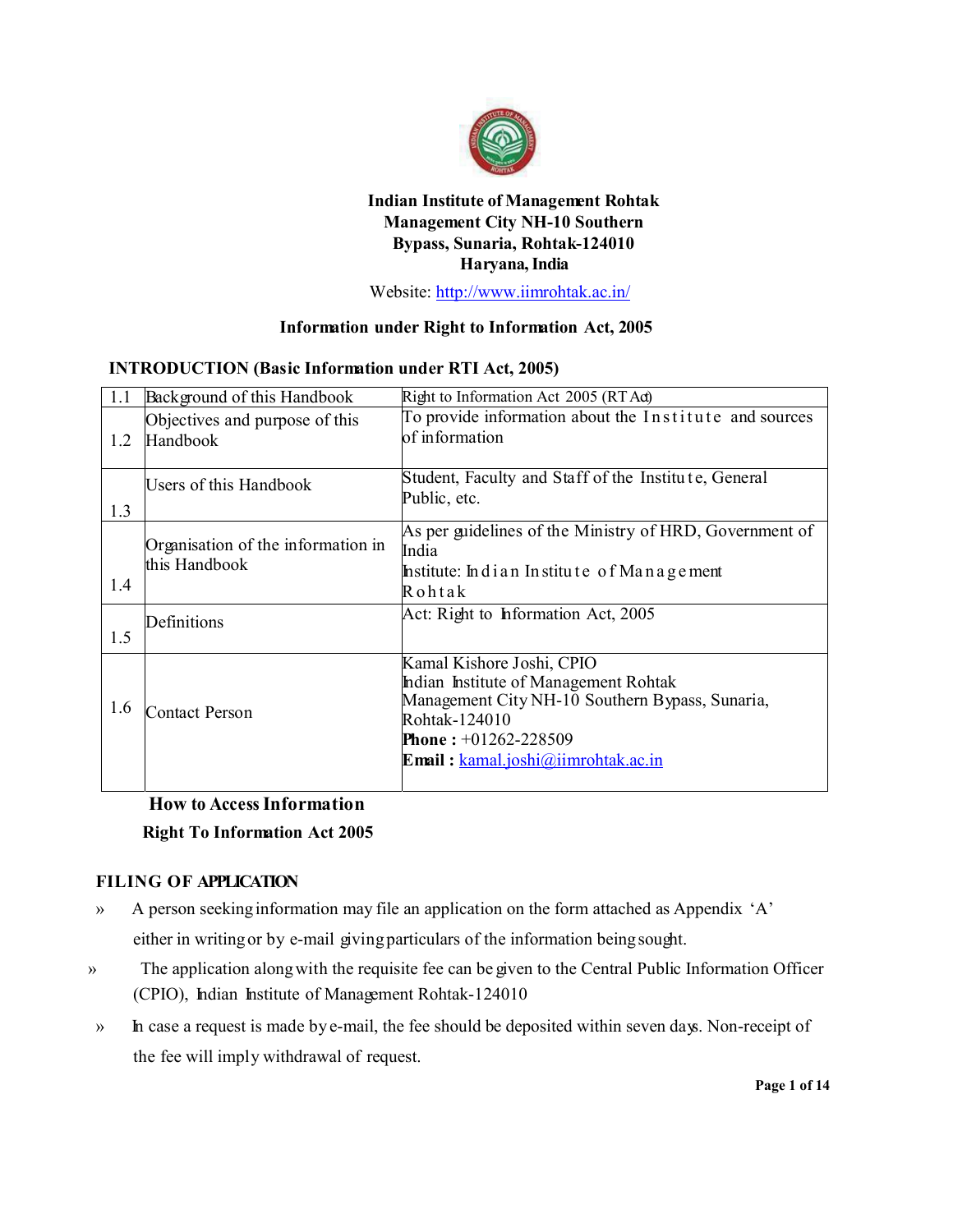## **PAYMENT OF FEE**

- » A nominal fee of Rs.10/- will be charged as application fee.
- » For information under Section 7, additional fee will be payable as under
	- **i** Rs.  $2/-$  per page (A4 or A5).
	- **ii** Actual cost (for sizes bigger than A4 or A5).
	- **iii** In case of printed material
		- **a** Price of publication, or
		- **b** Rs 2 per page in case of photocopies.
	- **iv** Actual cost for samples and models.
	- **v h** case information is needed on disk or floppy– Rs 50/- per disk/floppy.
- » Inspection of records
	- **i** No fee for the first hour.
	- **ii** Rs 5/– per 15 minutes (or part thereof).
- $\mathcal{W}$  No fee, if the
	- **i** Requisitioner is below the poverty line.
	- **ii** CPD has failed to reply within 30 days.
- » The fee is payable in cash/ demand draft/ banker's cheque favouring Indian Institute of Management, Rohtak.

## **DISPOSAL OF REQUEST**

- » The Institute will make an endeavour to provide the information in 15 days subject to a maximum of 30 days.
- » The requester will be informed about the fee. The intervening period will not be included in the 30 days' time specified for the reply.

APPLICAT ION FORM ( Appendix 'A')

**For details, please visit:** http://www.iimrohtak.ac.in/index.php/institute/initative/rti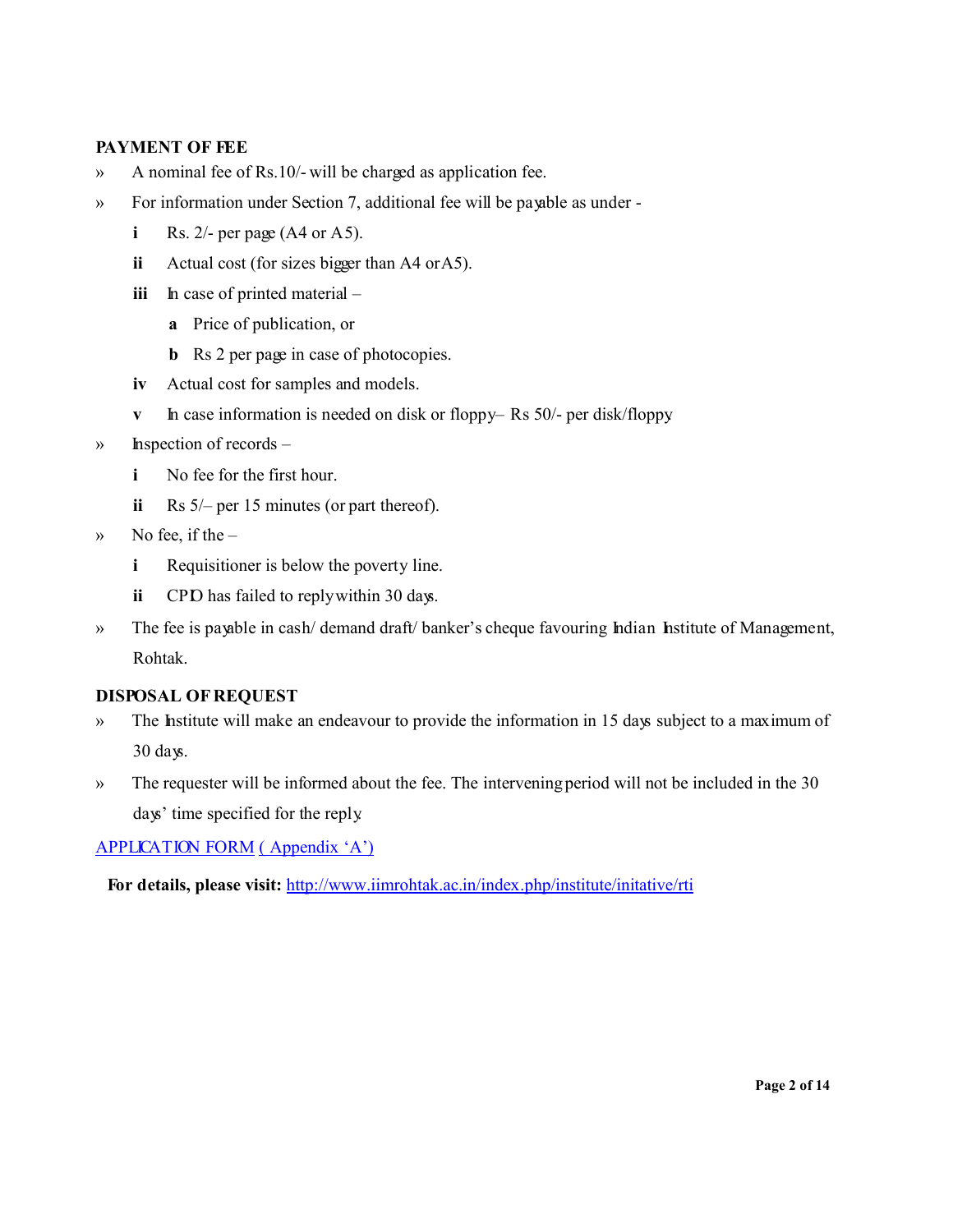# INFORMATION PUBLISHED IN PURSUANCE OF SECTION 4(1) (B) OF THE

# RIGHT TO INFORMATION ACT, 2005

Indian Institute of Management Rohtak Management City NH-10 Southern Bypass, Sunaria, Rohtak-124010

Website: http://www.iimrohtak.ac.in/

|                   | $S. N$ Sub-Clause<br>$4(1)$ (b), Act | Description                                                                                                                                                                                                                                                                                                                                |  |
|-------------------|--------------------------------------|--------------------------------------------------------------------------------------------------------------------------------------------------------------------------------------------------------------------------------------------------------------------------------------------------------------------------------------------|--|
| 1.                | (i)                                  | The particulars of the organization, functions and duties:                                                                                                                                                                                                                                                                                 |  |
| $\overline{2}$ .  | (iii)                                | The powers and duties of its officers and employees:                                                                                                                                                                                                                                                                                       |  |
| 3 <sub>1</sub>    | (iii)                                | The procedure followed in the decision-making process, including<br>channels of supervision and accountability                                                                                                                                                                                                                             |  |
| 4.                | (iv)                                 | The norms set by it for the discharge of its functions:                                                                                                                                                                                                                                                                                    |  |
| $\overline{5}$ .  | (v)                                  | The rules, regulations, instructions, manuals and records, held byit or under its<br>control or used by its employees for discharging its functions:                                                                                                                                                                                       |  |
| 6.                | $(\overline{M})$                     | A statement of the categories of documents that are held by it or under its<br>control:                                                                                                                                                                                                                                                    |  |
| $\overline{7}$ .  | (vii)                                | The particulars of any arrangement that exists for consultation with or<br>representation by the members of the public in relation to the formulation of its<br>policy or implementation thereof.                                                                                                                                          |  |
| $\overline{8}$ .  | (iii)                                | A statement of the boards, councils, committees and other bodies consisting of<br>two or more persons constituted as its part or for the purpose of its advice, and as to<br>whether meetings of those boards, councils, committees and other bodies are open<br>to the public, or the minutes of such meetings are accessible for public: |  |
| 9.                | (ix)                                 | A directory of its officers and employees:                                                                                                                                                                                                                                                                                                 |  |
| 10.               | (x)                                  | The monthly remuneration received by each of its officers and employees,<br>including the system of compensation as provided in its regulations:                                                                                                                                                                                           |  |
| 11.               | (xi)                                 | The budget allocated to each of its agency indicating the particulars of all<br>plans proposed expenditures and reports on disbursements made:                                                                                                                                                                                             |  |
| $\overline{12}$ . | (xii)                                | The manner of execution of subsidy programmes, including the amounts<br>allocated and the details of beneficiaries of such programmes:                                                                                                                                                                                                     |  |
| 13.               | (xiii)                               | Particulars of recipients of concessions, permits or authorizations granted<br>by it:                                                                                                                                                                                                                                                      |  |
| 14.               | (xiv)                                | Details in respect of the information, available to or held by it, reduced in an<br>electronic form:                                                                                                                                                                                                                                       |  |
| 15.               | $\left( xy\right)$                   | The particulars of facilities available to citizens for obtaining information<br>including the working hours of a library or reading room, if maintained for<br>public use:                                                                                                                                                                |  |
| 16.               | (xvi)                                | The names, designations and other particulars of the Public Information<br>Officers:                                                                                                                                                                                                                                                       |  |
| $\overline{17}$ . | $(x\vec{u})$                         | Such other information as may be prescribed:                                                                                                                                                                                                                                                                                               |  |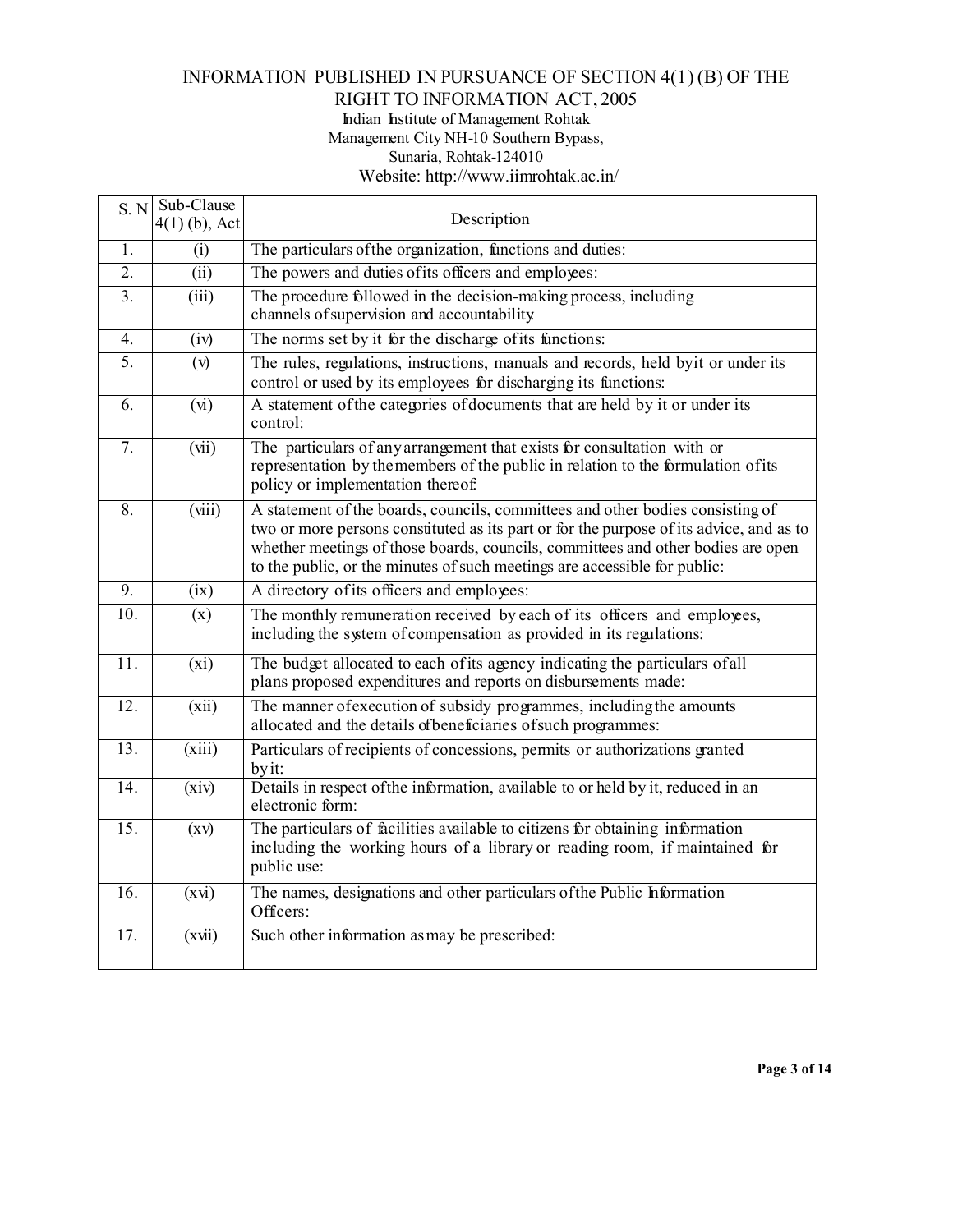# **1. Section4(1) b (i) - The particulars of the organization, functions and duties. a)**

**Address of the Institute:**

**INDIAN INSTITUTE OF MANA GEMENT R OHTAK Management City, NH-10 Southern Bypass, Sunaria, Rohtak – 124010 Haryana, India Contact**: http://www.iimrohtak.ac.in/index.php/contact-us **Website:** http://www.iimrohtak.ac.in/

### **b) Head of the Organizaton:** Director, IIM Rohtak

#### **c) Establishment:**

#### **Institute**

Indian Institute of Management Rohtak is the IIM established by the Ministry of HRD, Government of India by IIM Act 2017. IIM Rohtak is an institute of national importance as per Ministry of HRD, Government of India.

**For more details, please visit: http://www.iimrohtak.ac.in/index.php/institute**

#### **Vision:**

"The vision of IIM Rohtak is to be a global leader in the creation and dissemination of management knowledge, and a global learning center, in due course of time."

#### **Mission:**

"The primary mission of IIM Rohtak is to develop (corporate and non-corporate) managers with a sense of excellence, strong social commitment, and a passion for a value system. The broader institutional mission of IIM Rohtak is to create knowledge through quality publications and management education."

#### **d) Governance of the Institute:**

- **Board of Governors:** Please visit: http://www.iimrohtak.ac.in/index.php/institute/board-of-governors
- **Organisation Structure:**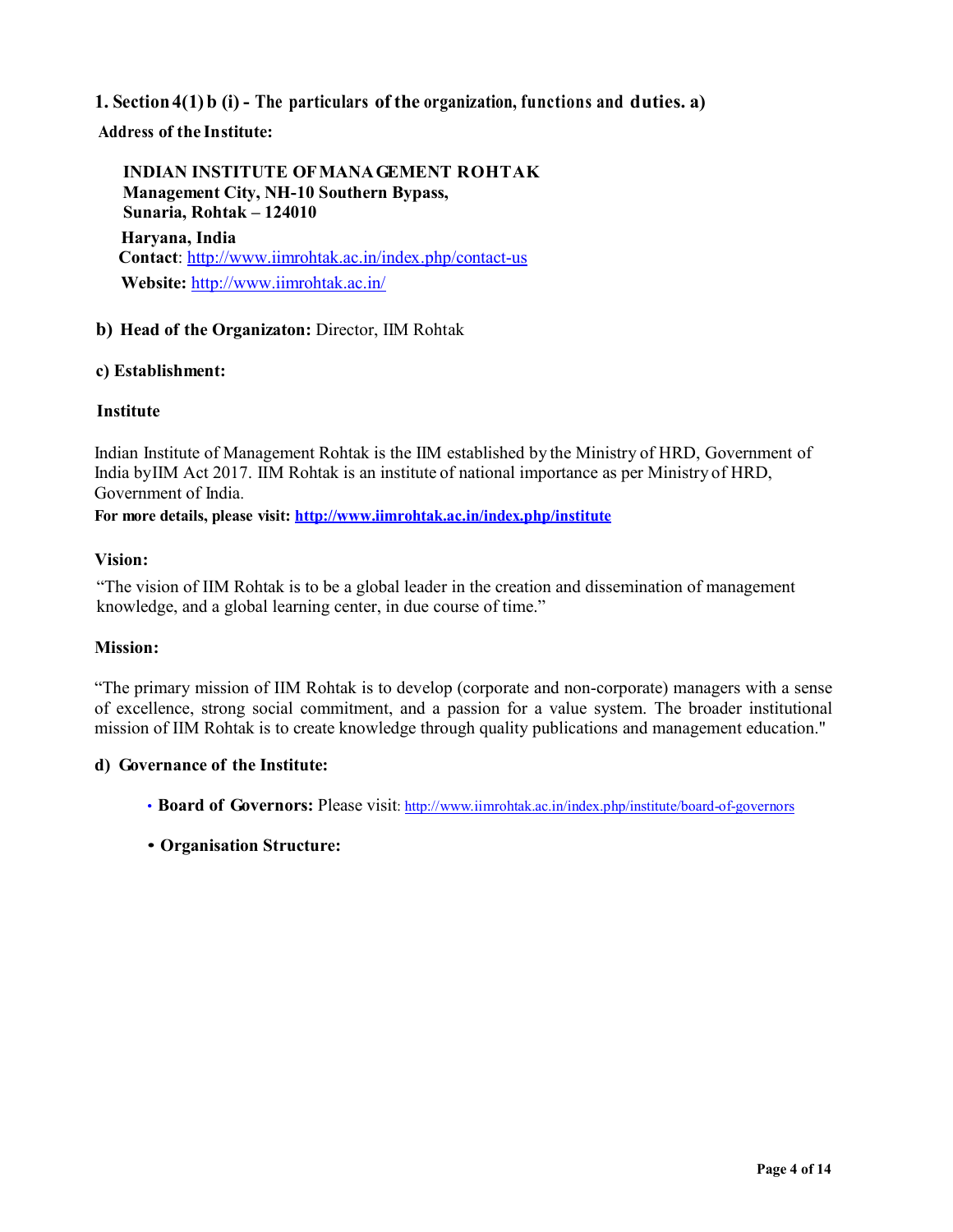# **INDIAN INSTITUTE OF MANAGEMENT ROHTAK**



**Organisation Structure**

## **e) Main activities/functions of the Institute**

IIM Rohtak's activities are comprised of teaching, management development, research, consulting.

#### **Educational Programmes:**

For more details, please visit the tab Programmes at: http://www.iimrohtak.ac.in/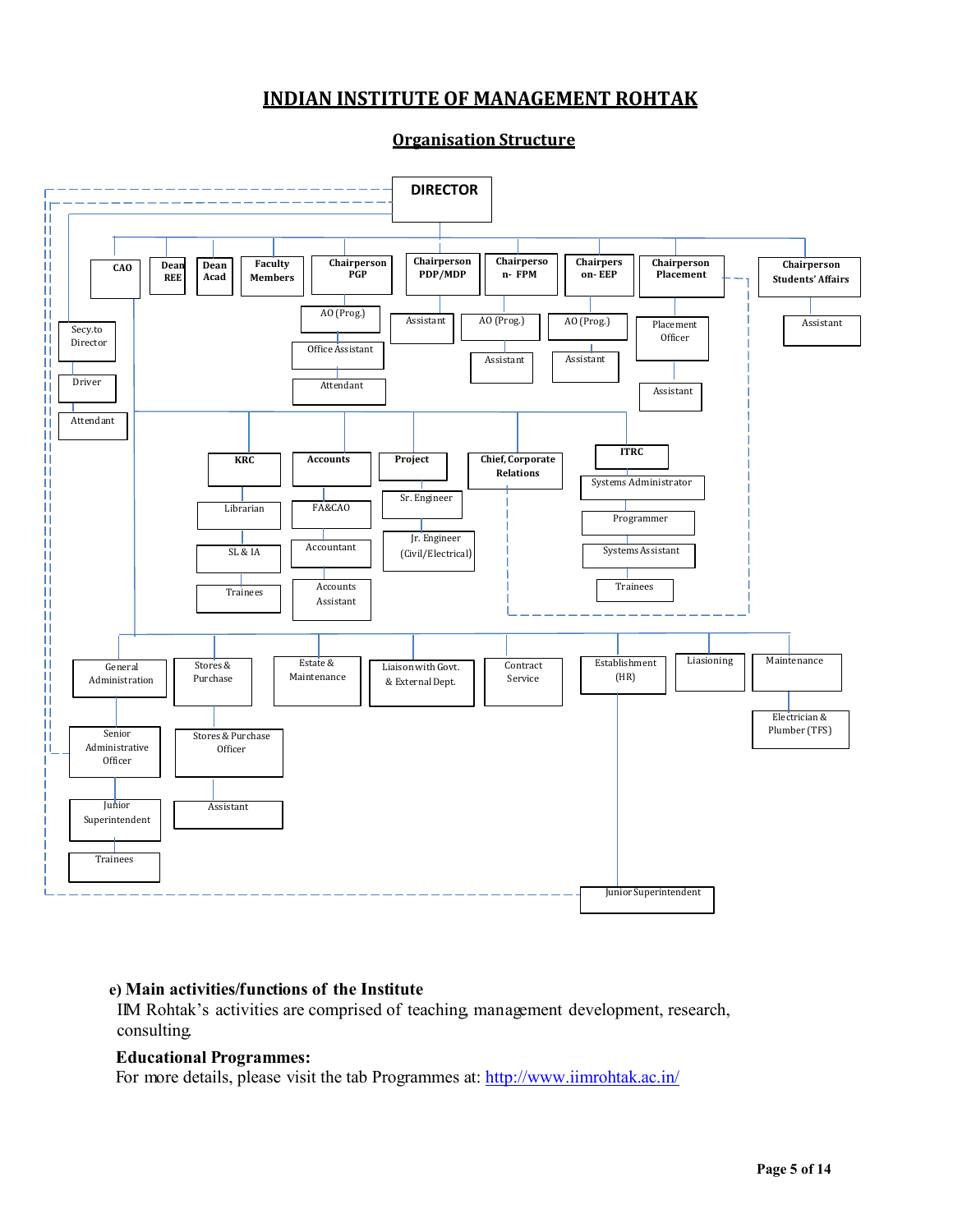| S. No          | Holiday                                                    | <b>Date</b> | <b>Day</b> |
|----------------|------------------------------------------------------------|-------------|------------|
| $\mathbf{1}$   | Republic Day                                               | $Jan-26$    | Wednesday  |
| $\overline{2}$ | Maha Shivratri                                             | $Mar-01$    | Tuesday    |
| $\overline{3}$ | Holi                                                       | $Mar-18$    | Friday     |
| $\overline{4}$ | Mahavir Jayanti                                            | Apr- $14$   | Thursday   |
| 5              | Good Friday                                                | Apr- $15$   | Friday     |
| 6              | Id-ul-Fitr                                                 | May-03      | Tuesday    |
| $\tau$         | Budha Purnima                                              | May 16      | Monday     |
| 8              | Id-ul-Zuha (Bakrid)                                        | $Jul-10$    | Sunday     |
| 9              | Muharram                                                   | Aug-09      | Tuesday    |
| 10             | Independence Day                                           | Aug-15      | Monday     |
| 11             | Janmashtami                                                | Aug-19      | Friday     |
| 12             | Mahatma Gandhi's Birthday                                  | $Oct-02$    | Sunday     |
| 13             | Dussehra                                                   | $Oct-05$    | Wednesday  |
| 14             | Milad-un-Nabi or Id-e-Milad (Birthday of Prophet Mohammad) | Oct-09      | Sunday     |
| 15             | Diwali (Deepavali)                                         | Oct-24      | Monday     |
| 16             | Guru Nanak's Birthday                                      | $Nov-08$    | Tuesday    |
| 17             | Christmas Day                                              | Dec-25      | Sunday     |

# **LIST OF HOLIDAYS DURING THE YEAR 2022**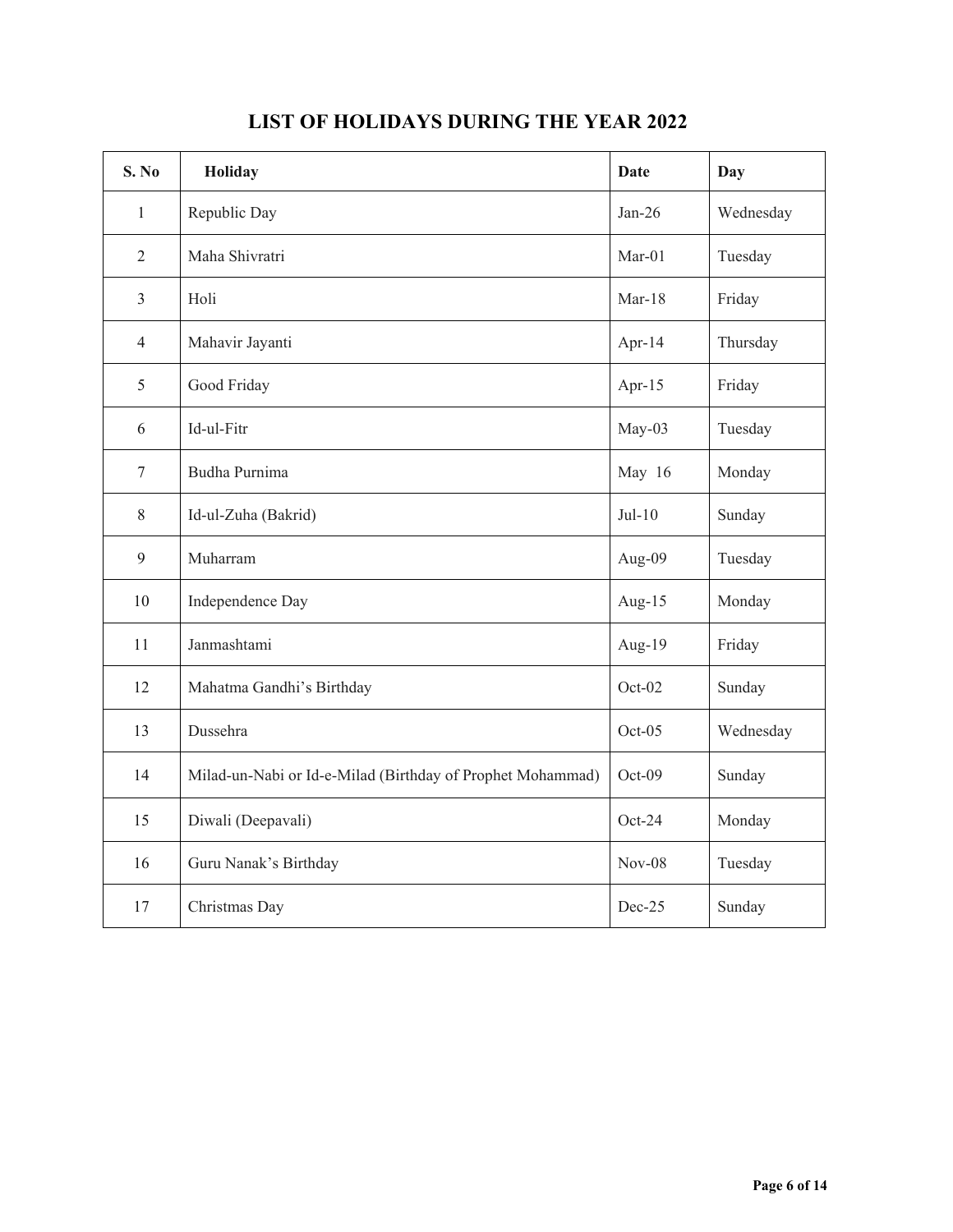| S. No          | Holiday                                             | <b>Date</b> | Day       |
|----------------|-----------------------------------------------------|-------------|-----------|
| 1              | New Year's Day                                      | $Jan-01$    | Saturday  |
| $\overline{2}$ | Guru Gobind Singh's Birthday                        | Jan-09      | Sunday    |
| 3              | Lohri                                               | $Jan-13$    | Thursday  |
| 4              | Makar Sankranti/Magha Bihu/ Pongal                  | $Jan-14$    | Friday    |
| 5              | Basant Panchami / Sri Panchami                      | Feb-05      | Saturday  |
| 6              | Hazarat Ali's Birthday                              | Feb-15      | Tuesday   |
| $\tau$         | Guru Ravi Das's Birthday                            | Feb-16      | Wednesday |
| 8              | Shiva ji Jay anti                                   | Feb-19      | Saturday  |
| 9              | Swami Dayananda Saraswati Jayanti                   | Feb-26      | Saturday  |
| 10             | Holika Dahan                                        | $Mar-17$    | Thursday  |
| 11             | Dolyatra                                            | $Mar-18$    | Friday    |
| 12             | Chaitra Sukladi / Gudi Padava / Ugadi / Cheti Chand | Apr- $02$   | Saturday  |
| 13             | Ram Navami                                          | Apr- $10$   | Sunday    |
| 14             | Vaisakhi / Vishu/ Meshadi                           | Apr-14      | Thursday  |
| 15             | Vaisakhadi (Bengal) / Bahag Bihu (Assam)            | Apr-15      | Friday    |
| 16             | Easter Sunday                                       | Apr-17      | Sunday    |
| 17             | Jamat-Ul-Vida                                       | Apr-29      | Friday    |
| 18             | Guru Rabindranath's birthday                        | May-09      | Monday    |
| 19             | Rath Yatra                                          | $Jul-01$    | Friday    |
| 20             | Raksha Bandhan                                      | Aug-11      | Thursday  |
| 21             | Parsi New Year's day/Nauraj                         | Aug-16      | Tuesday   |
| 22             | Janmashtami (Smarta)                                | Aug-18      | Thursday  |
| 23             | Vinayaka Chaturthi / Ganesh Chaturthi               | Aug-31      | Wednesday |
| 24             | Onam or Thiru Onam Day                              | Sep-08      | Thursday  |
| 25             | Dussehra (Saptami)                                  | $Oct-02$    | Sunday    |
| 26             | Dussehra (Mahashtami)                               | Oct-03      | Monday    |
| 27             | Dussehra (Mahanavmi)                                | Oct-04      | Tuesday   |
| 28             | Maharishi Valmiki's Birthday                        | Oct-09      | Sunday    |
| 29             | Karaka Chaturthi (KarwaChouth)                      | Oct-13      | Thursday  |
| 30             | Naraka Chaturdasi                                   | Oct-24      | Monday    |
| 31             | Govardhan Puja                                      | $Oct-25$    | Tuesday   |
| 32             | Bhai Duj                                            | $Oct-26$    | Wednesday |
| 33             | PratiharShashthi or Surya Shashthi (Chhat Puja)     | $Oct-30$    | Sunday    |
| 34             | Guru Teg Bahadur's Martyrdom Day                    | $Nov-24$    | Thursday  |
| 35             | Christmas Eve                                       | Dec-24      | Saturday  |
| 36             | Guru Gobind Singh's Birthday                        | Dec-29      | Thursday  |

# **LIST OF RESTRICTED HOLIDAYS DURING THE YEAR 2022**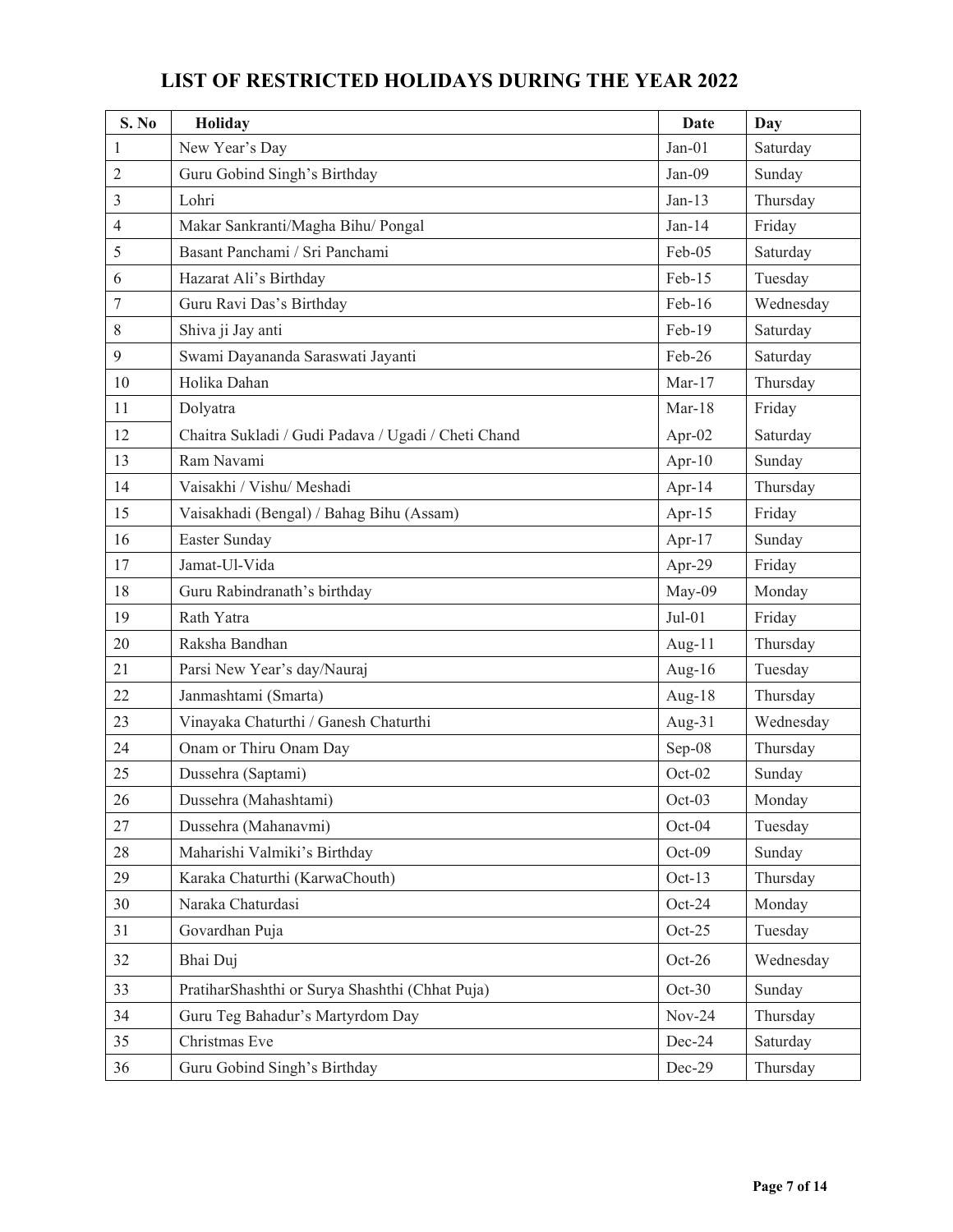# **2. Section 4(1) b (ii) – Powers and duties of officers and employees.**

### **Director:**

Director is the Chief Executive Officer, academic and executive head of the Institute. He shall exercise supervision and control over all the affairs of the Institute. The Director may exercise any power conferred upon any authority of the Institute. The Dire c tor exercises the powers as may be delegated by the BoG. He may re-delegate the powers to his subordinate officers as deemed fit with the concurrence of Chairman, BoG. Director has all powers relating to the proper maintenance and discipline of the Institute. Director shall have the power to convene or cause to be convened meeting of the various bodies of the Institute.

#### **Professor/Associate Professor/Assistant Professor:**

PGP/FPM teaching is the core activity of the faculty members. Faculty members are expected to offer cross-functional electives, in addition to the core courses in the area of his/her specialization, in different programmes, viz, MDP of the Institute, and actively participate in research -publish cases/working papers/papers in peer-reviewed international journals & refereed journals, present paper in seminar and conferences, supervision of doctoral work, actively participate in administration of academic and other related activities in respect of institution-building activities.

### **Chief Administrative Officer:**

a) Assisting the Director in setting up and maintaining proper administrative systems and processes at the Institute.

b) Facilitating the smooth administrative functioning of the Institute.

c) Providing administrative and systemic support to faculty in academic activities. d)

Supervision of administration.

## **Librarian:**

a) Overall responsibility of the Knowledge Resources Centre (Library) and facilitating its smooth functioning. This will include preparing plans for the progress of Knowledge Resource Centre (Library) and implementing the plans with the approval and guidance of the competent authority

b) Developing the physical Library adequately

c) Developing  $\&$  organising the Institute library in a digital and fully computerized environment. d) Providing support to faculty & students in academic activities where knowledge resources are required.

e) Performing all information related tasks involving the public as assigned by the Institute.

f) Performing the tasks of internal and external information compilation and dissemination;

public relations; media relations and similar tasks if assigned.

g) Performing other duties and tasks as assigned by the Institute from time to time.

#### **Systems Administrator:**

a) Developing and maintaining the  $\mathbb T$  infrastructure of the Institute.

b) Providing internet, intranet, e-mail and other associated services to the Institute's users.

c) heterfacing g with IT hardware and service providers on behalf of the histitute.

d) Supporting users to optimize the utilization of IT resources.

e) Regulating g the use of  $\Pi$  tools at the Institute and other premises of the Institute in tune with the Institute  $\Pi$  Policies and security provisions.

f) Advising the Institute on technical matters related to  $\mathbb T$  infrastructure.

g) Performing any other tasks as assigned by the Institute from time to time.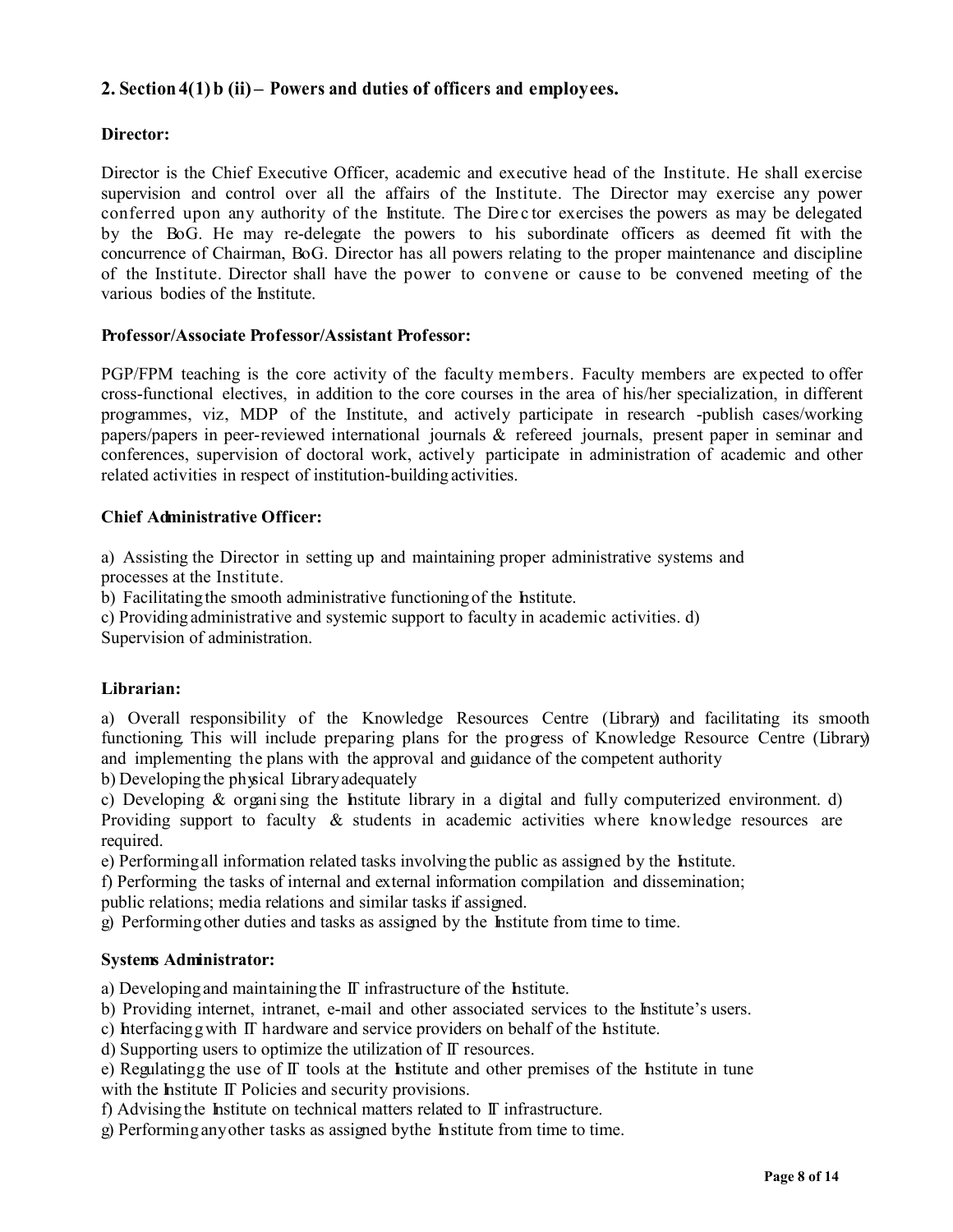# **FA&CAO:**

a) Heading Finance and Accounts functions and to be responsible for all related work. b) Proper maintenance of accounts, disbursements and investments.

c) Responsible for statutory audit, audit by CAG/PAG, and responding to the relevant audit queries.

d) Preparing budget estimates and revised estimates, and verifying and validating project and procurement estimates and bids.

e) Correspondence with statutory bodies pertaining to income tax, service tax and other related matters.

f) Advising the Director on all finance related matters including on the deployment of funds. g) Performing other duties and tasks as assigned by the Institute from time to time.

### **Senior Administrative Officer**

a) Responsibilities of administration and facilities for the smooth functioning of the Institute.

b) Assisting for planning and implementing activities related to administration in terms of existing and upcoming facilities of the Institute.

c) Providing administrative and systemic support to faculty in academic activities. d) Handling matters related to establishment, estate, legal, housekeeping, security, maintenance and discipline.

e) Handling correspondence related to official matters.

f) Liaising with the offices of State Government and District Administration.

g) Performing other duties and tasks as assigned by the Institute from time to time.

### **Administrative Officer (Programme)**

a) Managing academic Programme activities of PGP, FPM etc. as assigned.

b) Performing activities related to admissions and academic administration of PGP, FPM etc.

c) Performing activities related to the preparation of Academic calendar, teaching plans, scheduling of classes, conduct of exams, preparation of grade sheets etc.

d) Liaison with Guest/Adjunct faculty with respect to programmes and sessions.

e) Liaison with departmental heads/senior officers for the purpose.

f) Liaison with faculty and participants of the programmes.

g) Performing any other duties and tasks as assigned by the Institute from time to time.

#### **Stores & Purchase officer**

a) Preparing estimates of stores/purchase requirements and budgeting.

b) Managing procurement of items through Tender/Quotation process.

c) Vendor management, Stores management and quality control.

d) Preparing purchase orders and other relevant documents in accordance with Institute policies  $\&$ procedures.

e) Procurement of consumables  $\&$  non-consumables including stationery, capital equipment, computers, etc. and coordinate with suppliers to ensure on-time deliver y.

f) Handling and monitoring claims related to defects, shortage and missing items with vendors/suppliers. g) Maintenance of relevant registers and records as per statutory requirement and audit procedures.

#### **Placement Officer**

a) Conducting Final and Summer placement activities.

b) Negotiating placement opportunities with employers and liaising with corporate HR Personnel. c) Conducting placement seminars and workshops relating to interview skills, job readiness and other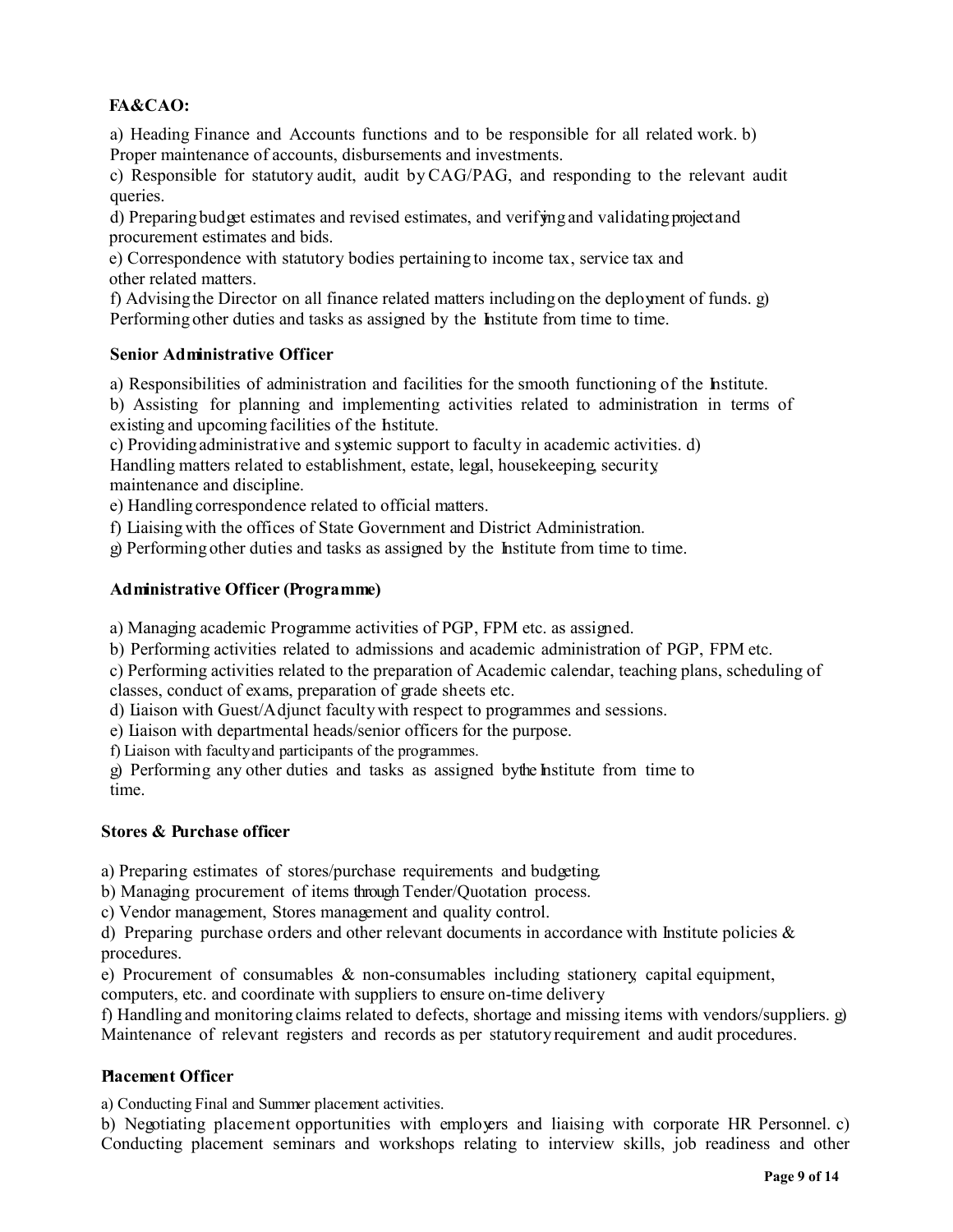vocational skills.

d) Preparation of database of companies, their contacts, and prospective emplo yers, exclusively for the Institute

e) Recommend and advice students concerning career selection, job internships and searches.

f) Performing other duties and tasks as assigned by the Institute from time to time.

# **3. 4(1) b (iii) – The procedure followed in the decision-making process, including channels of supervision and accountability.**

For carrying out various functions, different officers are designated/nominated, these includes Chairman BoG, Director, Chief Administrative Officer, Senior Administrative Officer, and Heads of various department. The decision is communicated to the public through various sources like website, advertisements, notices etc.

# **4. 4(1) b (iv) – The norms set by it for the discharge of itsfunction.**

Norms, standards of Govt. of India and guidelines issued by the Board of Governors are being followed for discharging various functions.

**5. 4(1) b(v) - The rules, regulations, instructions, manuals and records, held by it or under its control or used by its employees for discharging its functions**

## **1. Broadly, the rules and regulations are as per Govt. of India norms which include the following:**

a) IIM Act 2017

b) FR&SR

c) GFR

d) GoI guidelines/norms/orders/procedures issued from time to time.

# **2. Other regulations & instructions are as per the Institute's**

a) Circulars/ Orders

- b) Academic Hand Books
- c) Annual Reports: http://www.ii mrohtak.ac.in/index.php/institute/ranking/annual-report
- d) MoA/MoUs/Contracts/Agreements )
- e ) IIM Rohtak Information Brochure

f) PGP: For details, please visit: http://www.ii mrohtak.ac.in/index.php/programmes/pgp

g) Doctoral Programme in Management (DPM): For details, please visit:

http ://ww w. iimro htak. ac. in/ inde x.p hp/pro gra mmes/doctora l-pro gra mme - fp m

h) Five-Year Integrated Programme in Management (IPM): For detail, please visit: https://www.iimrohtak.ac.in/index.php/programmes/ipm

i) Five-Year Integrated Programme in Law (IPL), For details please visit: https://www.iimrohtak.ac.in/index.php/programmes/ipl

j) FPM Part-time): For details, please visit:

http://www.ii mrohtak.ac.in/index.php/programmes/executive-fellow-programme-in-management-efpm

k) Executive PG Diploma Programme in Management (EPGPx): For details, please visit:

http://www.iimrohtak.ac.in/index.php/programmes/one-year-post-graduate-programme-in-management-for-executives-epgpx

j) Executive Training (MDP): For details, please visit: http://www.iimrohtak.ac.in/index.php/programmes/executive-training-mdp

k) Executive Post Graduate Diploma in Sports Management: For details, please visit:

https://www.iimrohtak.ac.in/index.php/programmes/sports/about-epgdsm-sports-management

l) Two Year Executive Master of Management Studies (eMMS): For details, please visit: https://www.iimrohtak.ac.in/index.php/programmes/two-year-executive-post-graduate-programme-in-management-epgp m) Placement: For details, please visit: http://www.ii mrohtak.ac.in/index.php/programmes/pgp/placement

n Tender Documents: For details, please visit: https://www.iimrohtak.ac.in/index.php/tender-enquiry

p) Events: For details, please visit: https://www.iimrohtak.ac.in/index.php/institute/events/event-gallery?view=albums q) Other Information, please visit: https://www.iimrohtak.ac.in/

**Page 10 of 14 6. 4(1) b (vi) - A statement of the category of documents that are held by it or under its**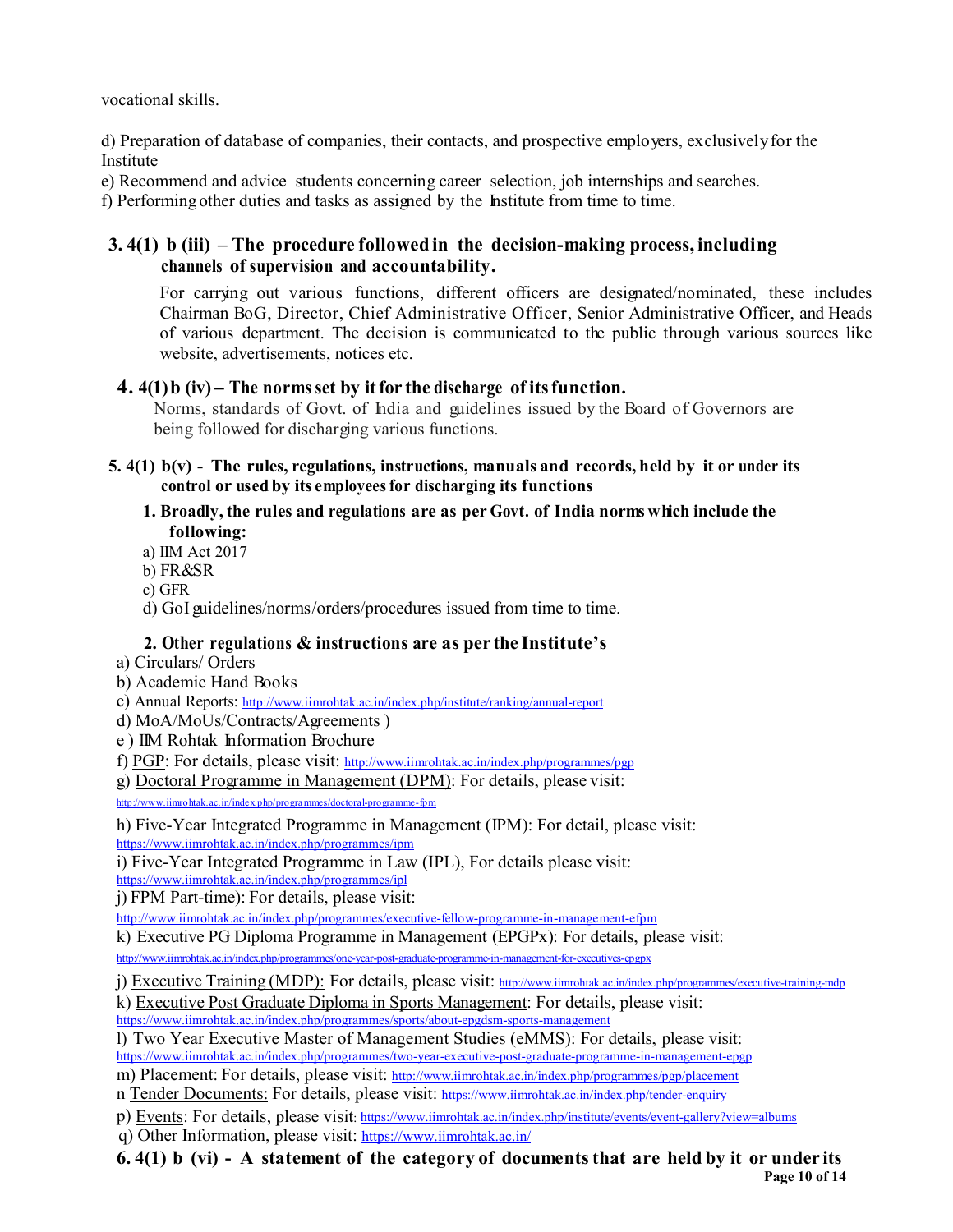#### **control.**

Information mentioned at Sl. No. 5 above are available on the Institute website and held by different offices. Information/documents may be obtained as per the provision of RTI Act, 2005

# **7. 4(1) b (vii)– The particulars of any arrangement that exists for consultation with, or representation by, the members of the public in relation to the formulation of its policy or implementation thereof.**

Director, IIM Rohtak

**8. 4(1) b (viii) - A statement of the boards, councils, committees and other bodies consisting of two or more persons constituted as its part or for the purpose of its advice, and as to whether meetings of those boards, councils, committees and other bodies are open to the public, or the minutes of such meetings are accessible for public.**

#### **a) Board of Governors.**

For details, please visit: https://www.iimrohtak.ac.in/index.php/institute/board-of-governors

**b) Placement:** For details, please visit: http://www.iimrohtak.ac.in/index.php/programmes/pgp/placement

| c) Committees                                                                           |                                             |  |
|-----------------------------------------------------------------------------------------|---------------------------------------------|--|
| <b>PGP</b>                                                                              | <b>DPM</b>                                  |  |
| Admissions                                                                              | Students & Hostel Affairs Committee         |  |
| <b>Executive Education Programme</b>                                                    | <b>EPGDSM &amp; EPGPX</b>                   |  |
| Placement & Industry Relations                                                          | Financial Advisory and Investment Committee |  |
| <b>ITRC</b>                                                                             | KRC Development & Entrepreneurship Cell     |  |
| Ranking & Outreach Committee                                                            | Public Relations & Institutional Relations  |  |
| <b>IPM</b> Program                                                                      | Internal Complaints Committee (ICC) $\&$    |  |
| Women Empowerment Committee                                                             | Grievance Redressal Committee               |  |
| Staff Development & Evaluation Committee                                                | Faculty Development & Evaluation Committee  |  |
| https://www.iimrohtak.ac.in/index.php/institute/initative/internal-complaint-commitee   |                                             |  |
| https://www.iimrohtak.ac.in/index.php/institute/initative/students-clubs-and-committees |                                             |  |

**Whether meetings of those boards, councils, committees and other bodies are open to the public, or the minutes of such meetings are accessible for public: No**

## **9. 4(1) b (ix) - A directory of its officers and employees.**

**For details, please visit:** https://www.iimrohtak.ac.in/ https://www.iimrohtak.ac.in/index.php/institute/ranking/annual-report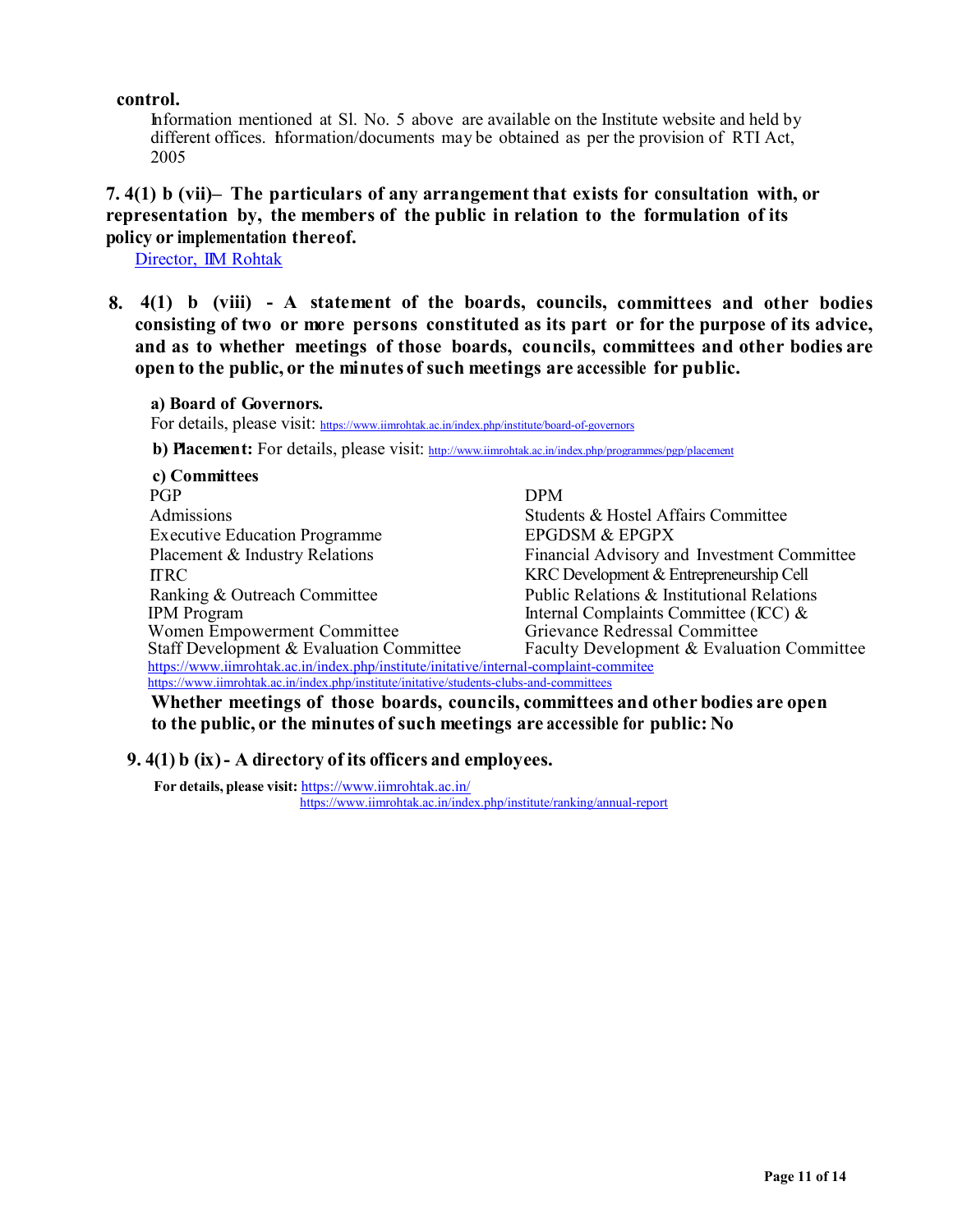# **10 4(1) b (x) – The monthly remuneration received by each of its offices and employees, including the system of compensation as provided in its regulations.**

### **Designation and Pay Scale**

| SN | <b>Name of Post</b> | Pay Level | <b>Corresponding Basic Pay</b> |
|----|---------------------|-----------|--------------------------------|
|    | Director            | 17        | $2,25000$ /-fixed              |
| ∠  | Professor           | 14A       | 159100-220200                  |
|    | Associate Professor | 13A2      | 139600-211300                  |
|    | Assistant Professor | 12        | 101500-167400                  |

| $\overline{\text{SN}}$ | <b>Name of Post</b>                                        | Pay Level      | <b>Corresponding Basic Pay</b> |  |
|------------------------|------------------------------------------------------------|----------------|--------------------------------|--|
| $\mathbf{1}$           | <b>Chief Administrative Officer</b>                        | 12             | 78800-209200                   |  |
| $\overline{2}$         | Librarian                                                  |                |                                |  |
| $\overline{3}$         | Financial Advisor & Chief Accounts Officer                 |                |                                |  |
| $\overline{4}$         | Senior Administrative Officer                              | 11             | 67700-208700                   |  |
| $\overline{5}$         | <b>Systems Administrator</b>                               |                |                                |  |
| 6                      | Administrative Officer (Programme)                         |                |                                |  |
| $\overline{7}$         | Administrative Officer (Establishment &<br>Administration) | 10             | 56100-177500                   |  |
| $\overline{8}$         | Stores & Purchase Officer                                  |                |                                |  |
| $\overline{9}$         | Secretary to Director                                      |                |                                |  |
| 10                     | Placement Officer                                          | 7              | 44900-142400                   |  |
| 11                     | Programmer                                                 |                |                                |  |
| 12                     | <b>Accounts Officer</b>                                    |                |                                |  |
| 13                     | Superintendent                                             |                |                                |  |
| $\overline{14}$        | Junior Superintendent                                      |                |                                |  |
| 15                     | Senior Library & Information Assistant                     |                |                                |  |
| 16                     | Accountant*                                                |                |                                |  |
| $\overline{17}$        | Junior Engineer (Civil)                                    |                |                                |  |
| $\overline{18}$        | Junior Engineer (Electrical & Electronics)                 | 6              | 35400-112400                   |  |
| 19                     | <b>Personal Assistant</b>                                  |                |                                |  |
| 20                     | <b>Office Assistant</b>                                    |                |                                |  |
| 21                     | System Assistant/Junior Technical Superintendent           |                |                                |  |
| $\overline{22}$        | Driver                                                     | $\overline{2}$ | 19900-63200                    |  |
| $\overline{23}$        | Attendant                                                  | $\mathbf{1}$   | 18000-56900                    |  |

# **11. 4(1) b (xi) - The budget allocated to each of its agency, indicating the particulars of all plans, proposed expenditures and reports on disbursements made.**

Annual Statement of Accounts available in the Annual Reports of the Institute, For details, please visit: https://www.iimrohtak.ac.in/index.php/institute/ranking/annual-report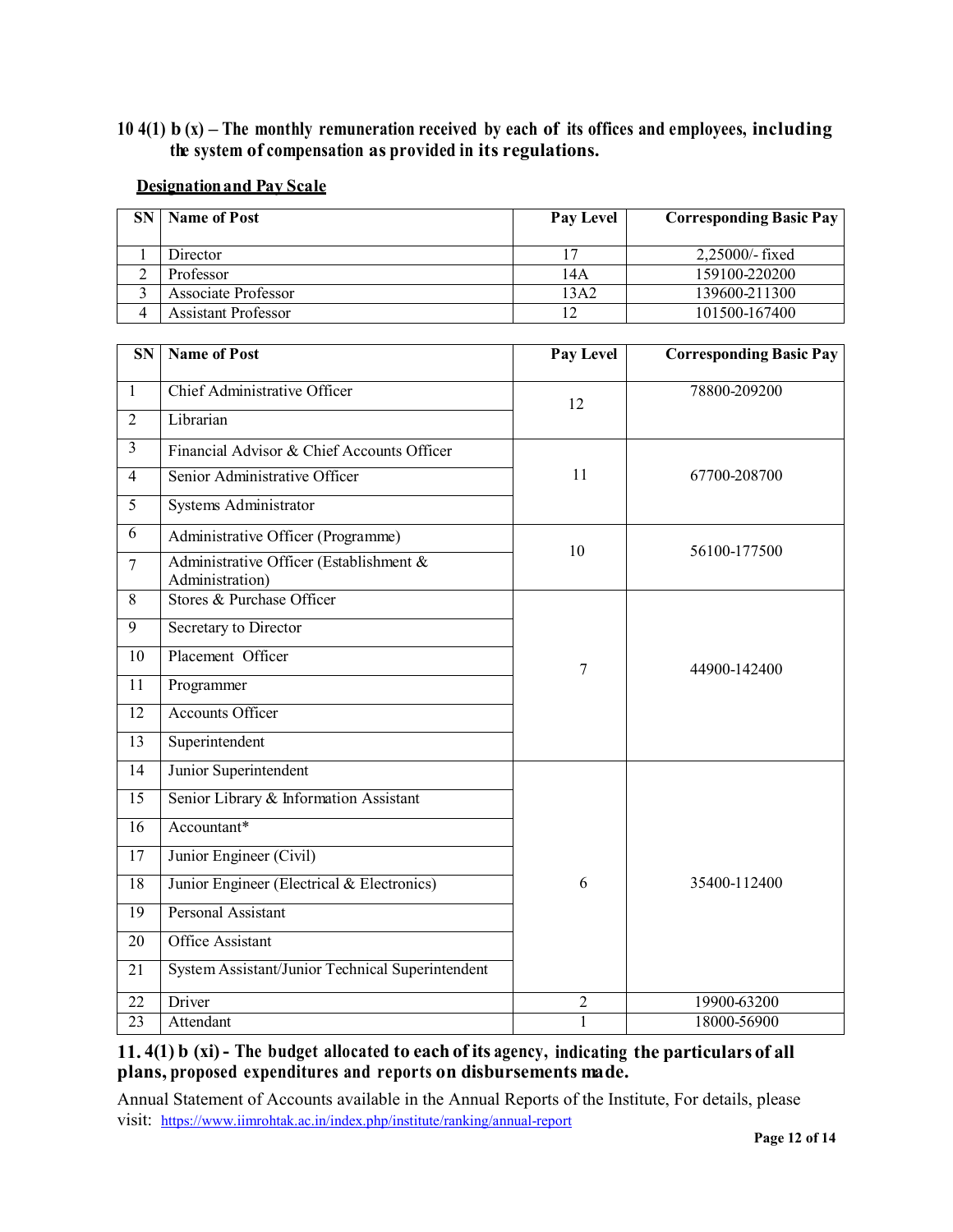# **12. 4(1) b (xii) – The manner of execution of subsidy programmes, including the amounts allocated and the details of beneficiaries of such programmes.**

#### **Scholarships and Financial Assistance**

### **Government of India Scholarships**

The following GOI Scholarships are available to the PGP Participants: Visit for details: https://scholarships.gov.in/

1) Ministry of Social Justice and Empowerment: Central Sector Scholarship Scheme of Top Class Education for Scheduled Castes Students For details, visit http://socialjustice.nic.in/scdtopsch.php.

2) Ministry of Tribal Affairs: Central Sector Scholarship Scheme of Top Class Education for Scheduled Tribes Students For details visit: http://tribal.nic.in/Content/TopClassEducation.aspx

3) Ministry of Minority Affairs: Merit-cum means based scholarship scheme belonging to the minority communities.

For details visit: http://www.momascholarship.gov.in/

4) National Handicapped Finance and Development Corporation Department of Empowerment of Persons with Disabilities (PwDs), Ministry of Social Justice, GOI **Scholarship Scheme:**http://www.nhfdc.nic.in/scholarship.html

#### **Reservation Policy**

As per the Government of India norms, 15% of the seats are reserved for Scheduled Caste (SC) and 7.5% for Scheduled Tribe (ST) candidates. 27% of the seats are reserved for Other Backward Classes candidates belonging to the "non-creamy" layer (NC-OBC). Up to10% of the seats are reserved for Economically Weaker Sections (EWS) candidates.

•For the purpose of being considered for reservations, the applicable Central Government list as on the last date of CAT registration shall be binding. No subsequent changes will be effective for CAT 2019 and any subsequent selection process of the IIMs. For an updated central list of state-wise OBCs eligible for availing of the benefit of reservation and information in respect of the creamy layer, visit the website http://www.ncbc.nic.in

•As per the provisions of The Rights of Persons with Disabilities Act, 2016 (RPwD Act 2016), 5% seats are reserved for Persons with Benchmark Disabilities (PwD). "Person with Benchmark Disability" means a person with not less than forty percent (40%) of a specified disability where a specified disability has not been defined in measurable terms and includes a person with disability where the specified disability has been defined in measurable terms, as certified by the certifying authority. "Specified Reservation disability" means the disabilities as specified in the Schedule of the RPwD Act 2016.

The categories of disability are: a) Blindness and low vision b) Deaf and hard of hearing